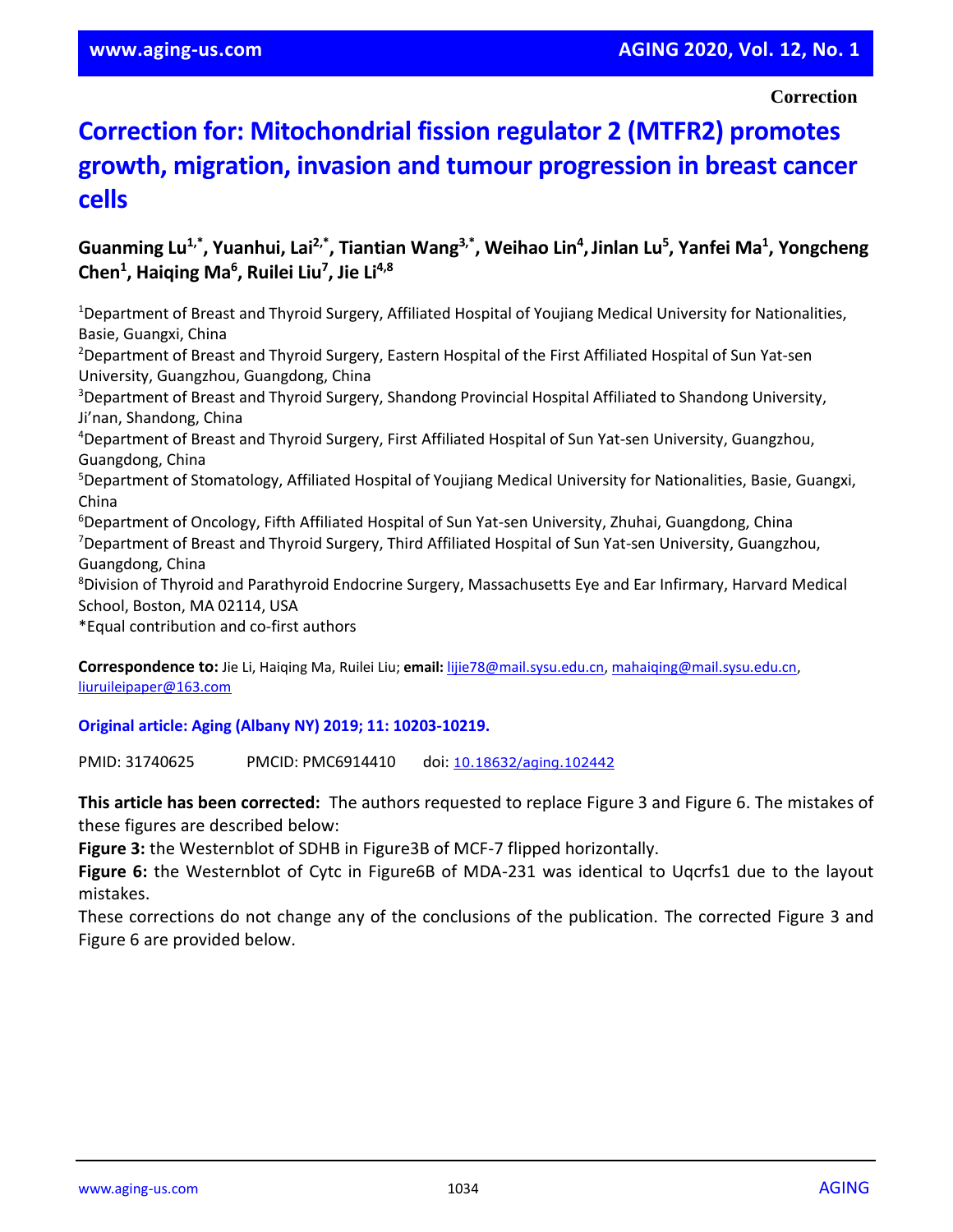

Figure 3. MTFR promotes the glycolysis of BC. (A) The relative activities of the CI CII and CIII of different cell lines (Student's two onetailed paired test \* p<0.05). (**B**) Western blot of OXPHOS markers of different cell lines. (**C**) The relative viability of different cell lines treated with different inhibitors (Student's two one-tailed paired test \* p<0.05). (**D**) The relative ATP level of different cell lines (Student's two one-tailed paired test \* p<0.05). (**E**) Western blot of glycolysis markers of different cell lines. (**F**) The relative lactic acid level of different cell lines (Student's two one-tailed paired test \* p<0.05).